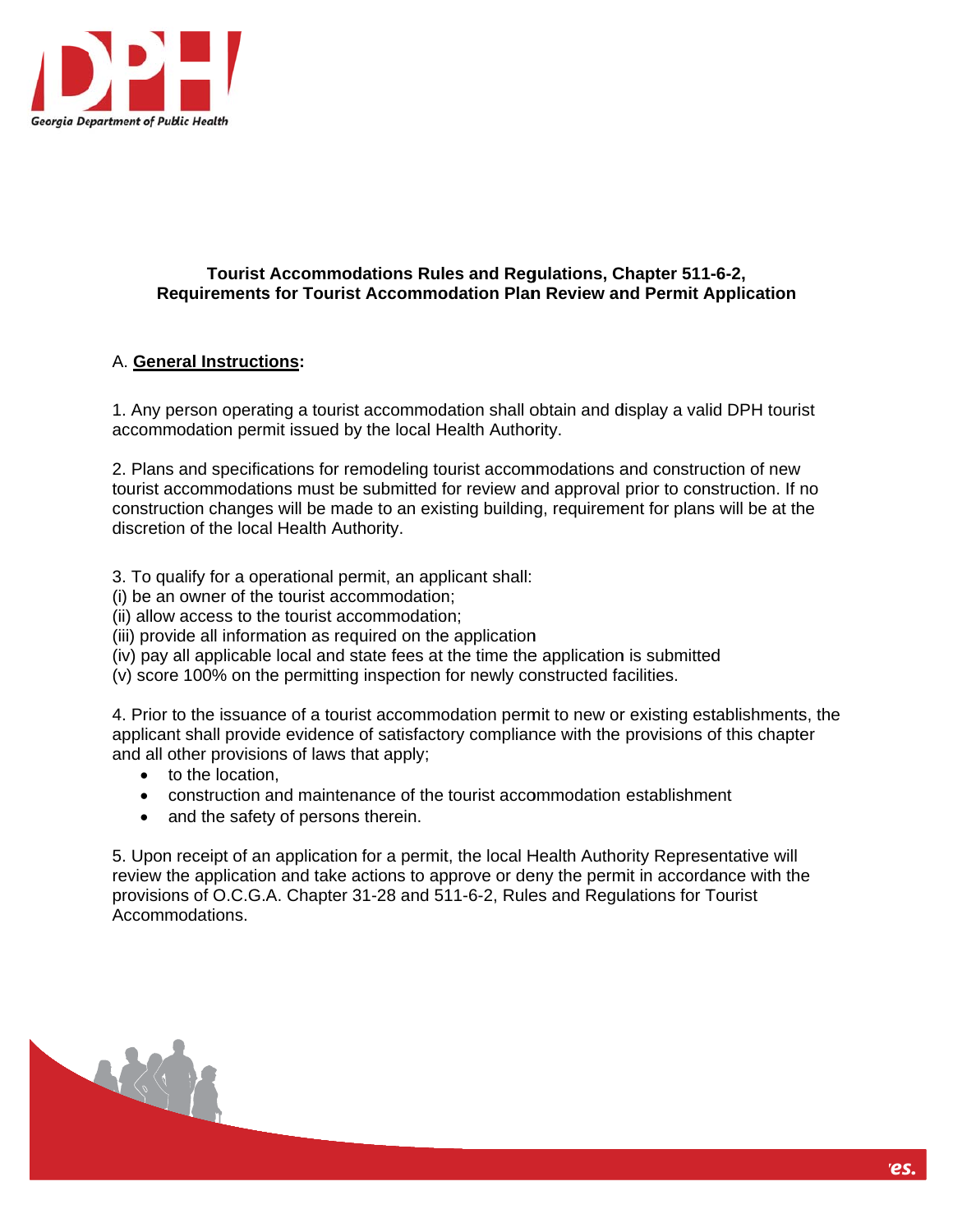Tourist Accommodations Rules and Regulations, Chapter 511-6-2, Requirements for Tourist Accommodation Plan Review and Permit Application

## B. **Plan Review Process:**

1. Plans must be submitted fourteen days prior to beginning construction of the tourist accommodation.

2. The plans shall indicate the proposed layout and arrangement of rooms in the establishment and what each room is used for. Mechanical and plumbing details must be shown as well as construction materials to be used on floors, walls and ceilings.

3. Additional plans for a kitchen will be required if food is prepared and served to guests. The plans shall indicate the proposed menu or list of foods to be served, floor plan layout, arrangement of equipment, HVAC and plumbing, construction materials and finish schedule, the type and model of proposed fixed equipment and facilities and the anticipated service volume per day.

4. If swimming pools or spas are planned, properly prepared plans and specifications must be submitted to the local Health Authority for review, approval, and issuance of a construction permit as per applicable rules and regulations governing public swimming pools.

5. The owner or authorized representative must coordinate with all internal programs relevant to the project such as On-site Sewage Management, Non Public Water, Swimming Pools and Food Service to obtain applicable approvals.

6. Applicants shall obtain approval from all other agencies having jurisdiction over the project. Although complete plans are required for submission, only those items noted in the chapter will be reviewed by the Local Health Authority.